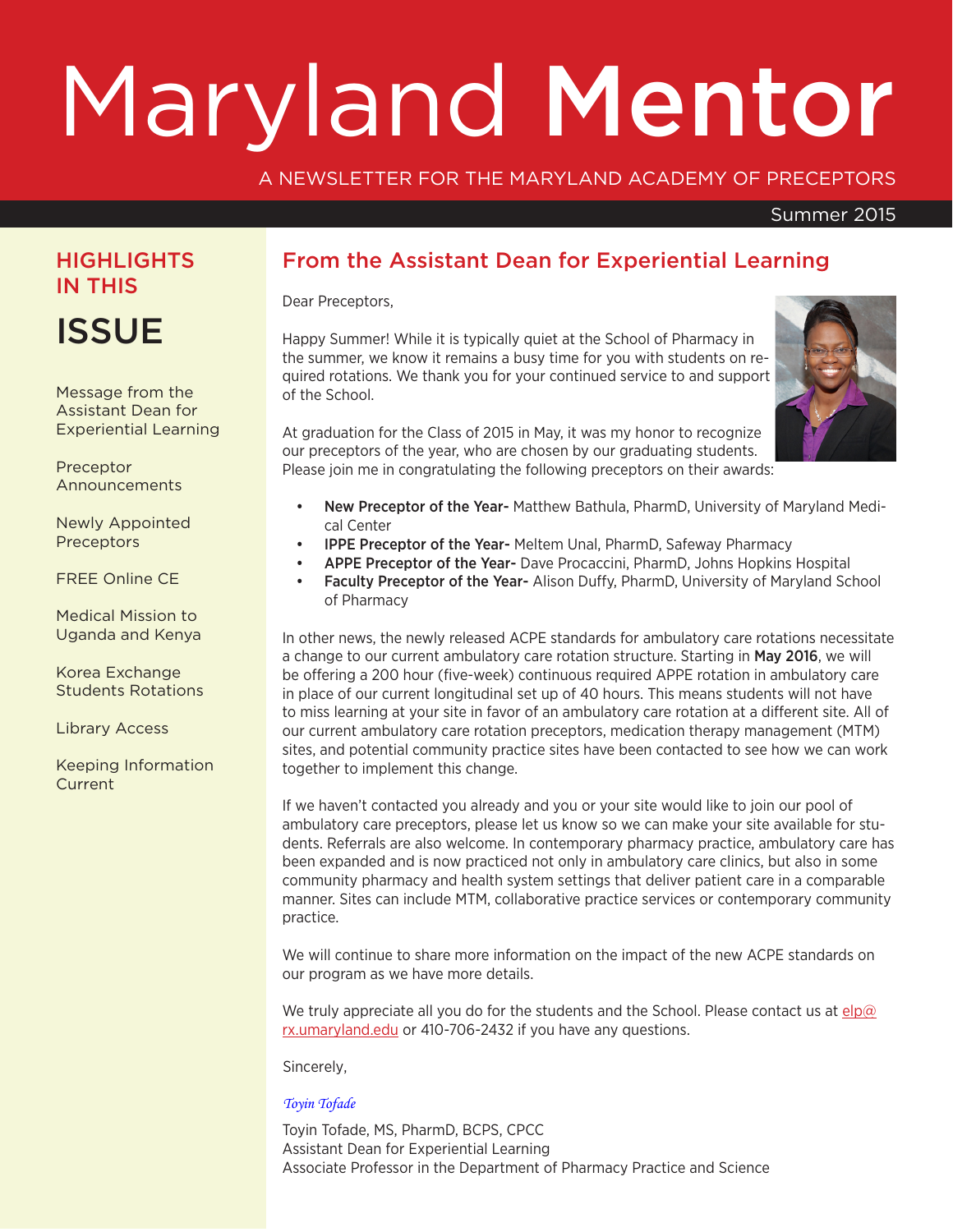# Preceptor Announcements

Bryan D. Hayes, PharmD, DABAT, FAACT, clinical pharmacy specialist and emergency medicine and toxicology manager at the University of Maryland Medical Center, was promoted to clinical associate professor at the School of Pharmacy.

Information on eligibility for promotion for clinical track faculty can be found here.

# What the ELP Office Needs from Preceptors

Please help us be 100 percent compliant by doing the following:

- Submit all required midterm and final evaluations by the due date.
- Signed FERPA form.
- Provide us your SSN if you are able to accept honorarium payments.
- **Enter site** requirements in RxPreceptor.
- Complete two hours of preceptor development each academic year.

# Newly Appointed Preceptors

- Jennifer Abernathy, PharmD
- Oluwabukola O. Akinsiku, PharmD
- Chintan K. Amin, PharmD
- Lt. Oluwaseu A. Asante, PharmD
- Barbara Brodman, PhD
- Jennifer Chang, PharmD
- Jessica E. Chasler, PharmD
- Andrew J. Cho. PharmD
- lan A. Cook, PharmD
- Nicole Ejaz, PharmD
- • Karim Elmahri, PharmD
- David L. Everhart, PharmD, MBA
- Trisha N. Exline, PharmD
- Adam B. Gold, PharmD, BCPS
- Hunjoo Ha, PhD
- Ibrahim T. Ibrahim, PharmD
- Golby Jalali, PharmD, BCPS
- Sneha P. Kumar, PharmD
- Austin C. Ladic, PharmD
- Ashley N. Martinelli, PharmD
- Lynda V. McCulley, PharmD, BCPS
- Yared Meaza, BSP
- Mary C. Moss, PharmD, BCPS
- Matthew J. Newman, PharmD
- David L. Ngo, PharmD, BCPS
- Nzelibe C. Nnenna, PharmD, MPH
- Adeolu T. Odewale, PharmD
- Jitan J. Patel, PharmD, MBA
- Rachana Patel, PharmD, BCPS
- Linda Pien, PharmD, BCPS
- Lyndsy E. Pinchevsky, PharmD, MS, BCPS, CPPS
- Alexander M. Pytlarz, PharmD
- Melinda M. Randolph, PharmD
- Lt. Susan Rhee, PharmD
- Brent Sharf, BSP
- CDR Kun Shen, PharmD
- Chad A. Shimek, PharmD
- Adam J. Shimoda, PharmD
- Audrey L. Sindac-Chen, PharmD
- Julie Srorn, PharmD
- Janessa Smith, PharmD, BCPS
- Jennifer L. Trinh, PharmD
- Sarah K. Vee, PharmD
- Eriny Victor, PharmD
- Lindsey M. Whitman, PharmD
- Kesha R. Wright, PharmD

# **Free CE Course for School of Pharmacy Preceptors**

Did you know that as a School of Pharmacy preceptor, you are eligible for a free 1 contact hour, ACPE ap-**I** proved continuing education course offered through the School's Center for Innovative Pharmacy Solutions (CIPS) Knowledge Enterprise? This summer, we are



ľ

I Ī Ï

Т Ï

L

offering free enrollment in the  $P<sup>3</sup>$  Process of Care: Comprehensive Medication Therapy Management course. Simply text the word Pharmacists to number 22828 to receive **vour enrollment code.** 

The CIPS Knowledge Enterprise offers a wide variety of continuing education courses for pharmacists and other health care providers including the *PharmTechX Certificate I: Leadership & Patient Care Program.*

The PharmTechX Program at the University of Maryland School of Pharmacy helps cur- $\mathbb I$  rent pharmacy technicians advance their practice and take their careers to the next level.  $\mathbb I$ Ours is a practice-based certificate training program designed to prepare experienced,  $\mathbf{I}$ highly-qualified pharmacy technicians for advanced clinical practice and leadership roles within their organizations. The program uses online content available through the Ļ School's CIPS Knowledge Enterprise, an innovative e-learning platform, along with self-I study, practical experiences, and group projects to help individuals already employed as  $\parallel$ pharmacy technicians at hospitals or in community pharmacies to advance their practice  $\mathbf{I}$ at their own pace and at times most convenient for them.

Click here to learn more. Questions? Contact cips@rx.umaryland.edu or 410-706-3381.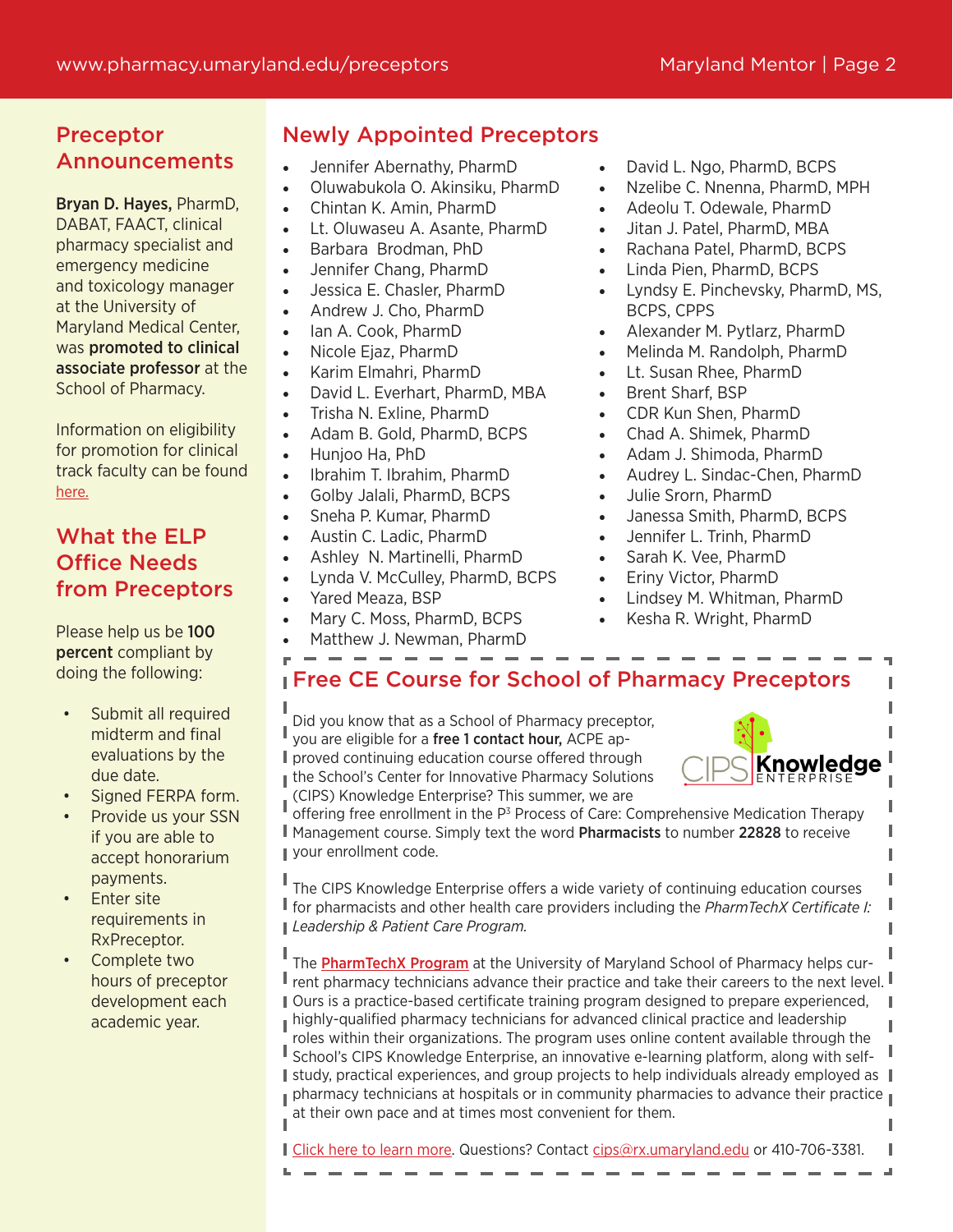### Medical Mission to Kenya and Uganda

In January of this year, I was fortunate to participate in a medical mission trip from Washington, DC to Nairobi, Kenya and then Uganda in collaboration with Rock Church Ministries.

I was invited to participate because of the need for at least one pharmacist on the mission team. On trips like these, there is typically a back-up in the pharmacy because of the lack of appropriate personnel to make recommendations to the mission team's physicians on the utilization of available medications. Based on my experiences on the mission trip this year, I have the following recommendations for those planning a medical mission in future.

- 1. Start preparation at least one year before the scheduled trip.
- 2. Read and get information about the host country, its weather, culture, food, and more.
- 3. Get your passport and other travel documents. Contact the embassy of the host country about visa requirements and health regulations.
- 4. Consider working with a church, religious, or professional health organization in the host country.
- 5. Contact the Ministry of Health in the host country in conjunction with a church or professional organization to inform it of the purpose of your medical mission, the venue and date, and to solicit their assistance. Indicate you are providing your expertise and knowledge at no cost to the country or patients.
- 6. If possible, purchase the medications and medical supplies you need from the host country through reliable and genuine sources. You cannot carry enough medications and supplies for the mission work from your country. Secondly, these supplies are cheaper in the host country.
- 7. Have the medications pre-packed in standard dosages. For example, amoxicillin 250mg capsules, 30-pediatric and 60-adult, doxycycline 100mg capsules 20, ciprofloxacin 500mg, 10-pediatric and 20-adult; metronidazole 250mg tablets, 21-pediatric and 42-adult.
- 8. Investigate the common health problems in the district or country where the mission work will be taking place and bring medications to treat those conditions. You can never have too much acetaminophen or pain tablets and antimalarial tablets. Consider including in your medication list: multivitamins, antifungal tablets and creams for topical and vaginal applications, antibiotics, pain medications, ophthalmic, optic and nasal medications, antihistamines, anti-hypertensives, antidiabetics, lidocaine injection 2%, and plenty of disposal gloves if the mission includes dentistry, and hand sanitizer.
- 9. When placing patients on maintenance medications such as anti-hypertensives, antidiabetics or diuretics always recommend medications that are readily available in the host country and that are effective and low-cost.

For questions on how to set up a medical mission, please contact Dr. Oguntimehin at OGUNTIMB@gunet.georgetown.edu

--Babajide Oguntimehin, PhD, RPh Pharmacy Manager Medstar Pharmacy at Georgetown University Hospital